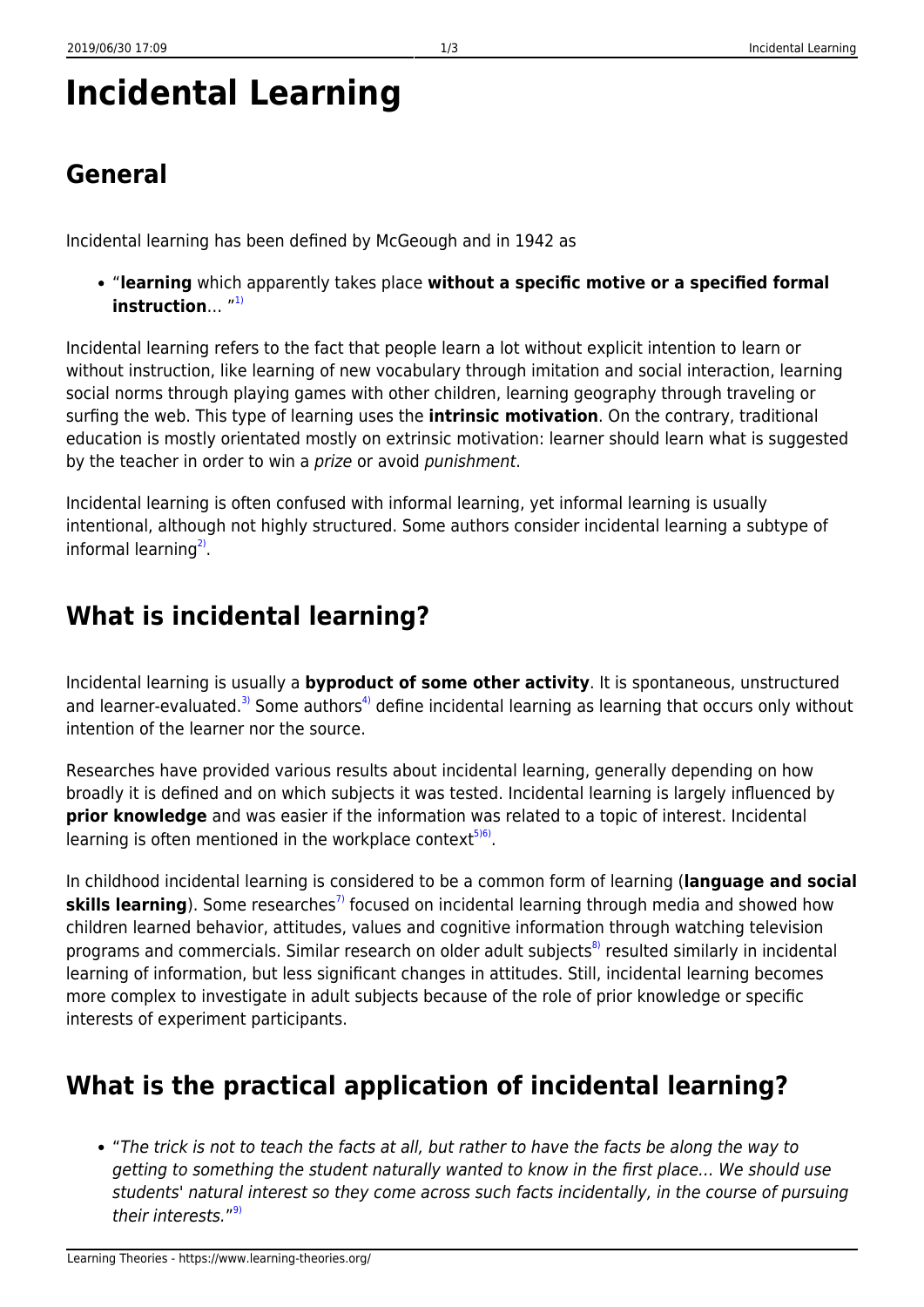An application of incidental learning (at least in its broad definitions) in the educational process can be done by representing facts that need to be learned through a material which is interesting to the learner. If the learner is motivated by doing something interesting, he can learn a lot without even noticing it. An example of incidental learning program is the [Road Trip software](http://www.engines4ed.org/hyperbook/nodes/NODE-152-pg.html), designed to help children learn US geography through a drive simulation and videos they find interesting.

# **Criticisms**

Depending on its definition, incidental learning can not be used in education $10$  or can be used, but then it mostly ignores principles of instructional design in order to "hide" the learning part from the learner (for example, contain plenty of other material which mediates interest of the learner). Also, since incidental learning is learner-evaluated, same as in the case of [discovery learning](https://www.learning-theories.org/doku.php?id=instructional_design:discovery_learning), it can easily result in misconceptions and uncertainty of the really important parts of the learned material<sup>[11\)](#page--1-0)</sup>.

#### **Keywords**

**Incidental learning**

## **Bibliography**

[Silva, Polly M. Epistemology of Incidental Learning. Faculty of the Virginia Polytechnic Institute and](http://scholar.lib.vt.edu/theses/available/etd-10162007-224008/unrestricted/silva.pdf) [State University. Dissertation. 2007.](http://scholar.lib.vt.edu/theses/available/etd-10162007-224008/unrestricted/silva.pdf)

[Schank, Roger C., and Cleary, C. Engines for education. 1995.](http://www.engines4ed.org/hyperbook/)

#### **Read more**

[Silva, Polly M. Epistemology of Incidental Learning. Faculty of the Virginia Polytechnic Institute and](http://scholar.lib.vt.edu/theses/available/etd-10162007-224008/unrestricted/silva.pdf) [State University. Dissertation. 2007.](http://scholar.lib.vt.edu/theses/available/etd-10162007-224008/unrestricted/silva.pdf)

Marsick, Victoria J., and Karen E. Watkins. Informal and Incidental Learning. In New Directions for Adult and Continuing Education. Jossey-Bass, A Publishing Unit of John Wiley & Sons, Inc., 2001.

[Bova, B. and Kroth, M. Workplace Learning and Generation X. Journal of Workplace Learning. 13\(2\),](http://www.deepdyve.com/lp/emerald-publishing/workplace-learning-and-generation-x-HAm1p3AwSd) [p57-65. 2001.](http://www.deepdyve.com/lp/emerald-publishing/workplace-learning-and-generation-x-HAm1p3AwSd)

[Kerka, S. Incidental learning: trends and issues. Alert No. 18, Educational resources information](http://www.eric.ed.gov/PDFS/ED446234.pdf) [center. 2000.](http://www.eric.ed.gov/PDFS/ED446234.pdf)

[Wray, N. P. Some factors in the concurrent intentional and incidental learning of children. Journal of](http://psycnet.apa.org/psycinfo/1968-10389-001) [Experimental Child Psychology, 6\(1\), p13-21. 1968.](http://psycnet.apa.org/psycinfo/1968-10389-001)

[Comstock, George. Trends in the Study of Incidental Learning from Television Viewing. Syracuse](http://www.eric.ed.gov/PDFS/ED168605.pdf) [University Printing Services, 125 College Place, Syracuse, New York 13210, 1978.](http://www.eric.ed.gov/PDFS/ED168605.pdf)